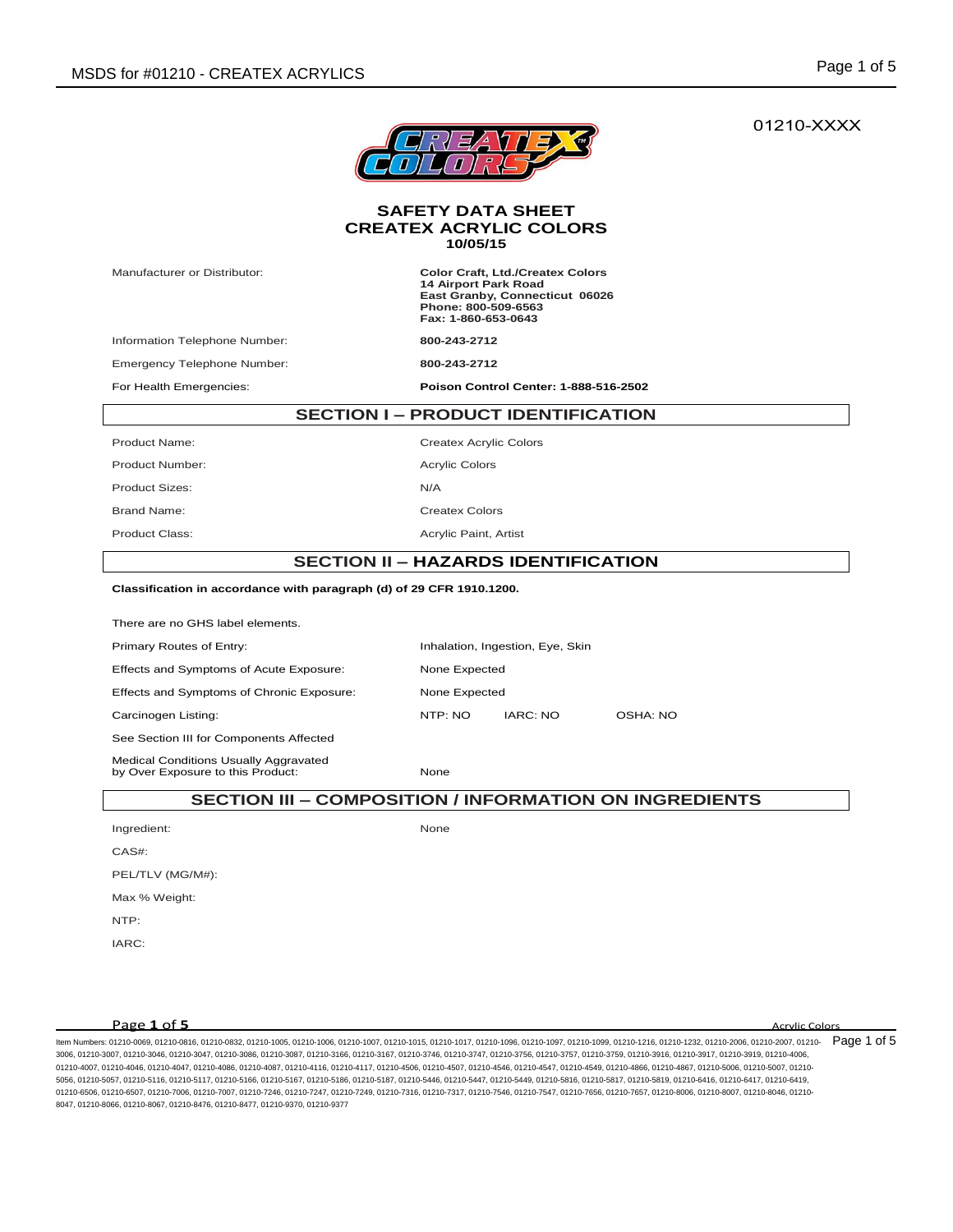

| <b>SECTION IV - FIRST AID MEASURES</b>                                 |                                                                                                                                                                                                                                                                                         |  |  |
|------------------------------------------------------------------------|-----------------------------------------------------------------------------------------------------------------------------------------------------------------------------------------------------------------------------------------------------------------------------------------|--|--|
| <b>First Aid Measures:</b>                                             | None Required. No acute health effects expected.                                                                                                                                                                                                                                        |  |  |
|                                                                        | <b>SECTION V - FIRE FIGHTING MEASURES</b>                                                                                                                                                                                                                                               |  |  |
| Flash Point (Method):                                                  | N/A                                                                                                                                                                                                                                                                                     |  |  |
| Autoignition Temperature:                                              | N/A                                                                                                                                                                                                                                                                                     |  |  |
| Explosion Limits in Air (% by Volume):                                 | Not Explosive                                                                                                                                                                                                                                                                           |  |  |
| Extinguishing Media:                                                   | No special media required.                                                                                                                                                                                                                                                              |  |  |
| <b>Required Fire Fighting Procedures:</b>                              | No special firefighting procedures required.                                                                                                                                                                                                                                            |  |  |
| Unusual Fire & Explosion Hazards:                                      | Not Combustible                                                                                                                                                                                                                                                                         |  |  |
|                                                                        | <b>SECTION VI - ACCIDENTAL RELEASE MEASURES</b>                                                                                                                                                                                                                                         |  |  |
| Steps to be taken in case a material is spilled:                       | Clean up in accordance with all applicable regulations. Absorb spillage with<br>non-combustible, absorbent material. For waste disposal, see Section XIII                                                                                                                               |  |  |
|                                                                        | <b>SECTION VII – HANDLING AND STORAGE</b>                                                                                                                                                                                                                                               |  |  |
| Precautions to be taken during storage and handling:                   | Good industrial hygiene practice requires that exposure be maintained<br>below the TLV. This is preferably achieved through the provision of<br>adequate ventilation. When exposure cannot be adequately controlled in<br>this way, personal respiratory protection should be employed. |  |  |
|                                                                        | <b>SECTION VIII - EXPOSURE CONTROLS / PERSONAL PROTECTION</b>                                                                                                                                                                                                                           |  |  |
| Respiratory Protection and<br><b>Special Ventilation Requirements:</b> | Wear a NIOSH / MSHA approved respirator                                                                                                                                                                                                                                                 |  |  |
|                                                                        |                                                                                                                                                                                                                                                                                         |  |  |
| Other Protective Equipment (Gloves, Goggles, etc):                     | None Required                                                                                                                                                                                                                                                                           |  |  |
| Work / Hygiene Practices:                                              | None Required                                                                                                                                                                                                                                                                           |  |  |
| <b>Engineering Controls:</b>                                           | None Required                                                                                                                                                                                                                                                                           |  |  |
|                                                                        | <b>SECTION IX - PHYSICAL AND CHEMICAL PROPERTIES</b>                                                                                                                                                                                                                                    |  |  |
| Appearance:                                                            | Colored paint                                                                                                                                                                                                                                                                           |  |  |
| <b>Physical State:</b>                                                 | Liquid                                                                                                                                                                                                                                                                                  |  |  |
| <b>VOC Content:</b>                                                    | 27.7 g/L Regulatory                                                                                                                                                                                                                                                                     |  |  |
| Solids percentage:                                                     | 28                                                                                                                                                                                                                                                                                      |  |  |
| Color:                                                                 | See product list in Section 16                                                                                                                                                                                                                                                          |  |  |
| <b>Boiling Point:</b>                                                  | N/A                                                                                                                                                                                                                                                                                     |  |  |

**Page 2 of 5 Acrylic Colors Acrylic Colors Acrylic Colors** 

ltem Numbers: 01210-0069, 01210-0816, 01210-0832, 01210-1005, 01210-1006, 01210-1007, 01210-1015, 01210-1096, 01210-1096, 01210-1099, 01210-1099, 01210-1216, 01210-1232, 01210-1230, 01210-2006, 01210-2007, 01210-2007, 0121 3006, 01210-3007, 01210-3046, 01210-3047, 01210-3086, 01210-3087, 01210-3166, 01210-3167, 01210-3746, 01210-3747, 01210-3756, 01210-3757, 01210-3759, 01210-3916, 01210-3917, 01210-3919, 01210-4006, 01210-4007, 01210-4046, 01210-4047, 01210-4086, 01210-4087, 01210-4116, 01210-4117, 01210-4506, 01210-4506, 01210-4546, 01210-4546, 01210-4549, 01210-4866, 01210-4866, 01210-5006, 01210-4549, 01210-4549, 01210-4549, 01210-4 5056, 01210-5057, 01210-5116, 01210-5117, 01210-5166, 01210-5167, 01210-5186, 01210-5187, 01210-5446, 01210-5447, 01210-5449, 01210-5816, 01210-5817, 01210-5819, 01210-6416, 01210-6417, 01210-6419, 01210-6506, 01210-6507, 01210-7006, 01210-7007, 01210-7246, 01210-7247, 01210-7249, 01210-7316, 01210-7317, 01210-7546, 01210-7547, 01210-7656, 01210-7657, 01210-8006, 01210-8007, 01210-8046, 01210- 8047, 01210-8066, 01210-8067, 01210-8476, 01210-8477, 01210-9370, 01210-9377

Vapor Pressure: N/A Specific Vapor Density (Air=1): N/A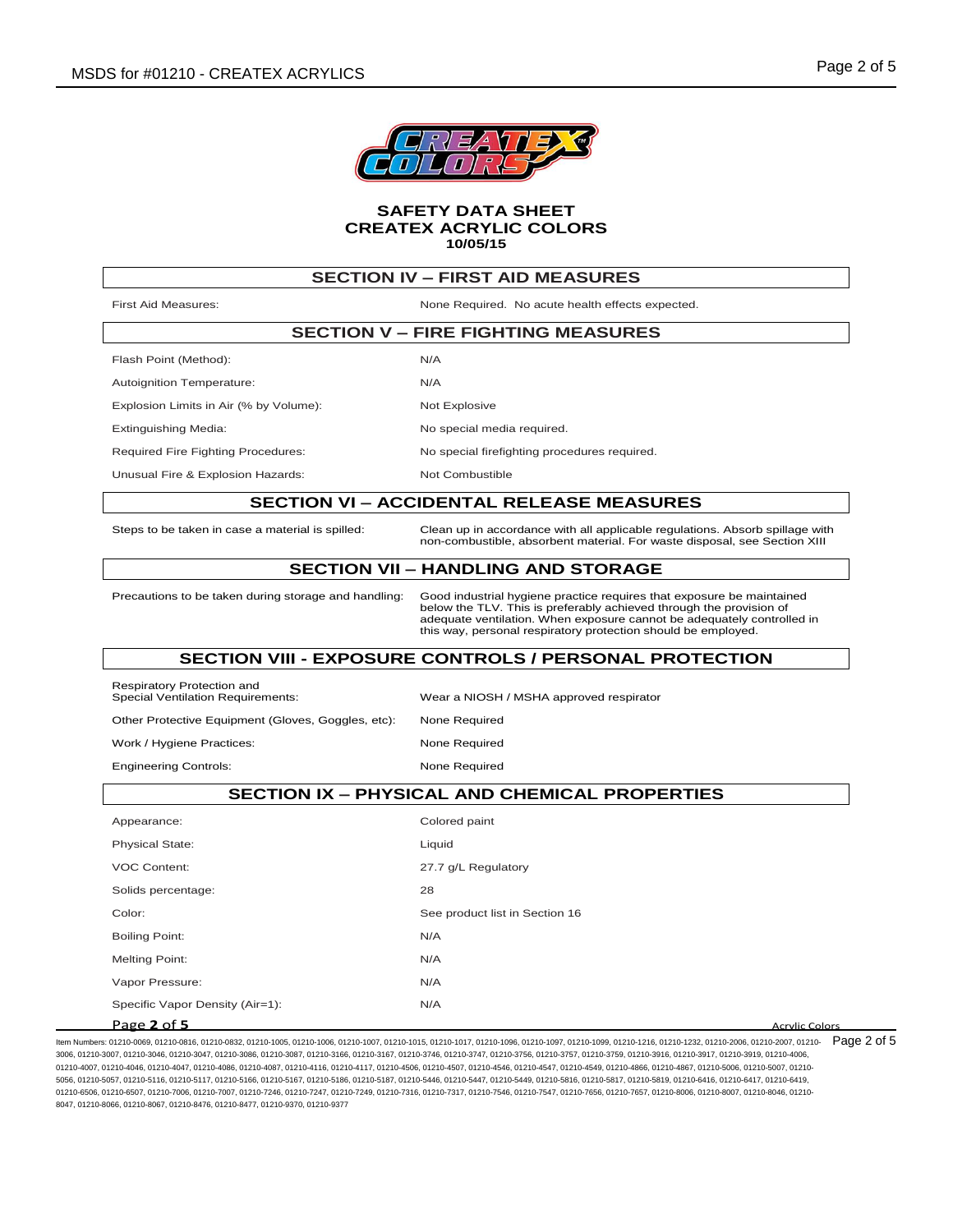

Specific Gravity: N/A Solubility In Water: N/A

Reactivity In Water: Non-Reactive Reactive

**SECTION X – STABILITY AND REACTIVITY**

Hazardous Polymerization Products: None

Stability: Stable Conditions to Avoid: None Incompatibility (Materials to Avoid): None

Hazardous Decomposition Products: None

# **SECTION XI – TOXICOLOGICAL INFORMATION**

Acute Effects Associated with Use of this Material: None Expected

The summated LD50 is 41733 mg/kg.

The summated LC50 is 34287 mg/cubic meter.

This product is not considered to be a known or suspected human carcinogen by NTP, IARC or OSHA (see section III)

# **SECTION XII – ECOLOGICAL INFORMATION**

No harmful effects known other than those associated with suspended inert solids in water.

## **SECTION XIII – DISPOSAL CONSIDERATIONS**

RCRA Hazard Class (40 CFR 261): This product is not classified as a hazardous waste.

Waste Disposal Method: Dispose of in accordance with federal, state and local regulations.

## **SECTION XIV – TRANSPORTATION INFORMATION**

**The following transportation categories do not apply to this mixture sold as a consumer use product (non-bulk). DOT Non-Bulk**

| Shipping Name                  | Not regulated. |                       |
|--------------------------------|----------------|-----------------------|
| <b>Technical Shipping Name</b> | Not regulated. |                       |
| <b>Hazard Class</b>            | Not regulated. |                       |
| <b>UN Number</b>               | Not regulated. |                       |
| Packing Group                  | Not regulated. |                       |
| <b>IMDG</b>                    |                |                       |
| Shipping Name                  | Not regulated. |                       |
| <b>Technical Shipping Name</b> | Not regulated. |                       |
| <b>Hazard Class</b>            | Not regulated. |                       |
| <b>UN Number</b>               | Not regulated. |                       |
| Packing Group                  | Not regulated. |                       |
| EmS Number                     | Not regulated. |                       |
| <b>Marine Pollutant</b>        | Not regulated. |                       |
| <b>ICAO/IATA</b>               |                |                       |
| Shipping Name                  | Not regulated. |                       |
| <b>Technical Shipping Name</b> | Not regulated. |                       |
| <b>Hazard Class</b>            | Not regulated. |                       |
| <b>UN Number</b>               | Not regulated. |                       |
| Page 3 of 5                    |                | <b>Acrylic Colors</b> |

ltem Numbers: 01210-0069, 01210-0816, 01210-0832, 01210-1005, 01210-1006, 01210-1007, 01210-1015, 01210-1096, 01210-1096, 01210-1099, 01210-1099, 01210-1216, 01210-1232, 01210-1230, 01210-2006, 01210-2007, 01210-2007, 0121 3006, 01210-3007, 01210-3046, 01210-3047, 01210-3086, 01210-3087, 01210-3166, 01210-3167, 01210-3746, 01210-3747, 01210-3756, 01210-3757, 01210-3759, 01210-3916, 01210-3917, 01210-3919, 01210-4006, 01210-4007, 01210-4046, 01210-4047, 01210-4086, 01210-4087, 01210-4116, 01210-4117, 01210-4506, 01210-4507, 01210-4546, 01210-4546, 01210-4549, 01210-4866, 01210-4866, 01210-4549, 01210-4549, 01210-4866, 01210-4866, 01210-4 5056, 01210-5057, 01210-5116, 01210-5117, 01210-5166, 01210-5167, 01210-5186, 01210-5187, 01210-5446, 01210-5447, 01210-5449, 01210-5816, 01210-5817, 01210-5819, 01210-6416, 01210-6417, 01210-6419, 01210-6506, 01210-6507, 01210-7006, 01210-7007, 01210-7246, 01210-7247, 01210-7249, 01210-7316, 01210-7317, 01210-7546, 01210-7547, 01210-7656, 01210-7657, 01210-8006, 01210-8007, 01210-8046, 01210- 8047, 01210-8066, 01210-8067, 01210-8476, 01210-8477, 01210-9370, 01210-9377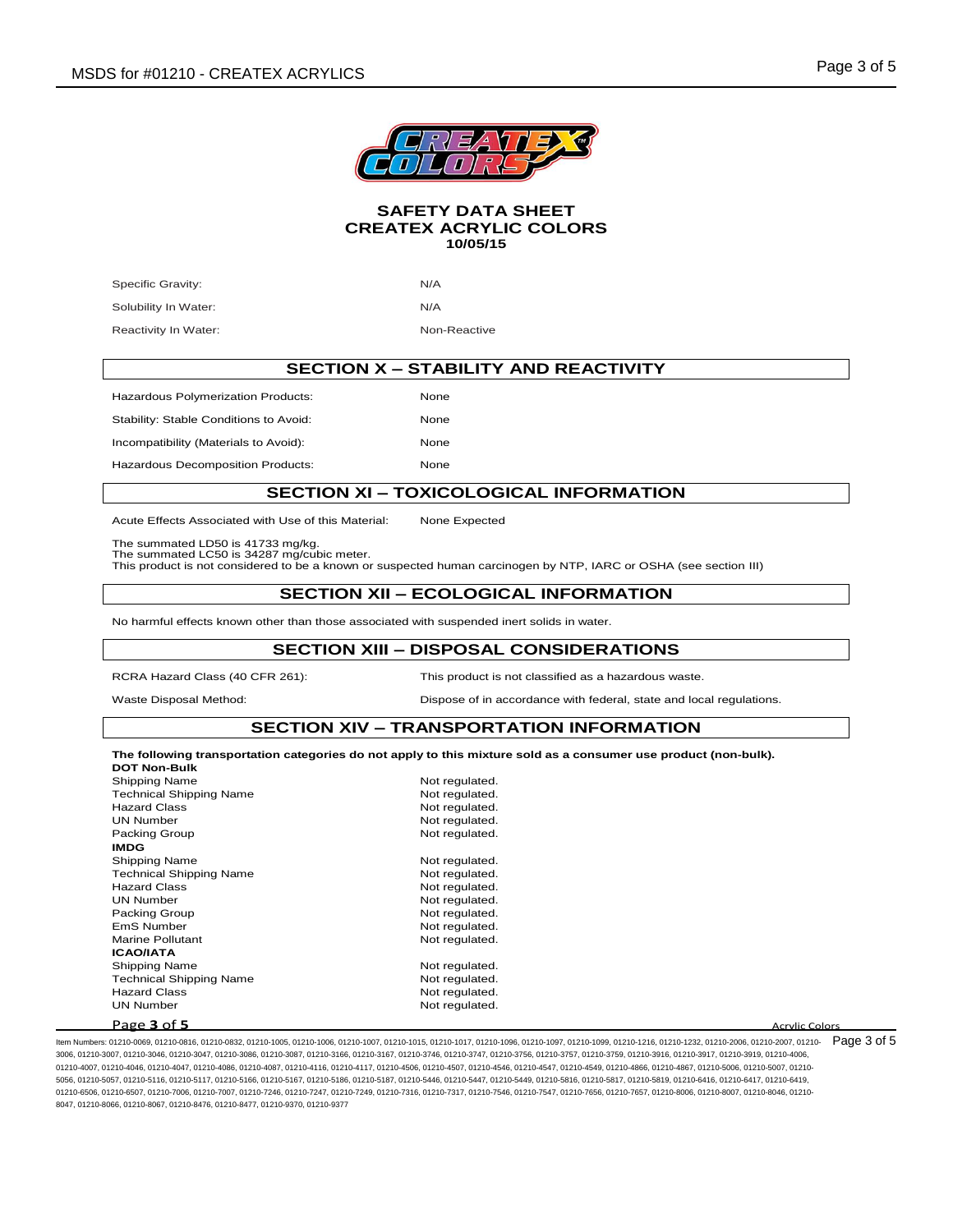

Packing Group Not regulated. Marine Pollutant Not regulated. This information is not intended to convey all specific regulatory or operational requirements/information relating to this product. It is the responsibility of the transporting organization to follow all applicable laws, regulations and rules relating to the transportation of the materials.

# **SECTION XV – REGULATORY INFORMATION**

| Contents of this SDS comply with Osha Hazard<br>Communication Standard 29 CFR 1910.1200EPA<br><b>SARA Title III Chemical Listings:</b>                                                                                                                                                                          | None                                                       |  |  |
|-----------------------------------------------------------------------------------------------------------------------------------------------------------------------------------------------------------------------------------------------------------------------------------------------------------------|------------------------------------------------------------|--|--|
| Section 302.4 Extremely Hazardous<br>Substances (40 CFR 355):                                                                                                                                                                                                                                                   | None                                                       |  |  |
| Section 313 Toxic Chemicals (40 CFR 372):                                                                                                                                                                                                                                                                       | None                                                       |  |  |
| <b>International Regulations</b><br>Canadian WHMIS:<br>This product is a controlled product under Canada's workplace hazardous materials information system.<br>It contains the following toxic or highly toxic materials:                                                                                      | Aluminum Oxide<br>Ferric Oxide<br>Mica<br>Propylene Glycol |  |  |
| <b>Supplemental State Compliance Information:</b><br>This product contains the following chemical(s)<br>listed in the state of California under their Safe<br>Drinking Water and Toxic Enforcement Act of<br>1986 (Proposition 65) as being known to cause<br>cancer, birth defects or other reproductive harm: | None                                                       |  |  |
| This product contains the following chemical(s)<br>listed under New Jersey's Right to Know Program:                                                                                                                                                                                                             | Aluminum Oxide<br>Mica<br>Pigment Red 101                  |  |  |
| This product contains the following chemical(s)<br>requiring notification to the state of Washington<br>under their Children's Safe Products Act:                                                                                                                                                               | None                                                       |  |  |
| Under CPSC's consumer product regulations<br>(16CFR1500.3 and 150014), this product has the<br>following required acute and chronic hazard labeling:                                                                                                                                                            | None                                                       |  |  |
| <b>SECTION XVI – OTHER INFORMATION</b>                                                                                                                                                                                                                                                                          |                                                            |  |  |

Last Revision Date: 10/05/2015

Prepared by Duke OEM Toxicology

# **Page 4 of 5** Acrylic Colors

ltem Numbers: 01210-0069, 01210-0816, 01210-0832, 01210-1005, 01210-1006, 01210-1007, 01210-1015, 01210-1096, 01210-1096, 01210-1099, 01210-1099, 01210-1216, 01210-1232, 01210-1230, 01210-2006, 01210-2007, 01210-2007, 0121 3006, 01210-3007, 01210-3046, 01210-3047, 01210-3086, 01210-3087, 01210-3166, 01210-3167, 01210-3746, 01210-3747, 01210-3756, 01210-3757, 01210-3759, 01210-3916, 01210-3917, 01210-3919, 01210-4006, 01210-4007, 01210-4046, 01210-4047, 01210-4086, 01210-4087, 01210-4116, 01210-4117, 01210-4506, 01210-4507, 01210-4546, 01210-4546, 01210-4546, 01210-4866, 01210-4866, 01210-4547, 01210-4549, 01210-4866, 01210-4866, 01210-4 5056, 01210-5057, 01210-5116, 01210-5117, 01210-5166, 01210-5167, 01210-5186, 01210-5187, 01210-5446, 01210-5447, 01210-5449, 01210-5816, 01210-5817, 01210-5819, 01210-6416, 01210-6417, 01210-6419, 01210-6506, 01210-6507, 01210-7006, 01210-7007, 01210-7246, 01210-7247, 01210-7249, 01210-7316, 01210-7317, 01210-7546, 01210-7547, 01210-7656, 01210-7657, 01210-8006, 01210-8007, 01210-8046, 01210- 8047, 01210-8066, 01210-8067, 01210-8476, 01210-8477, 01210-9370, 01210-9377